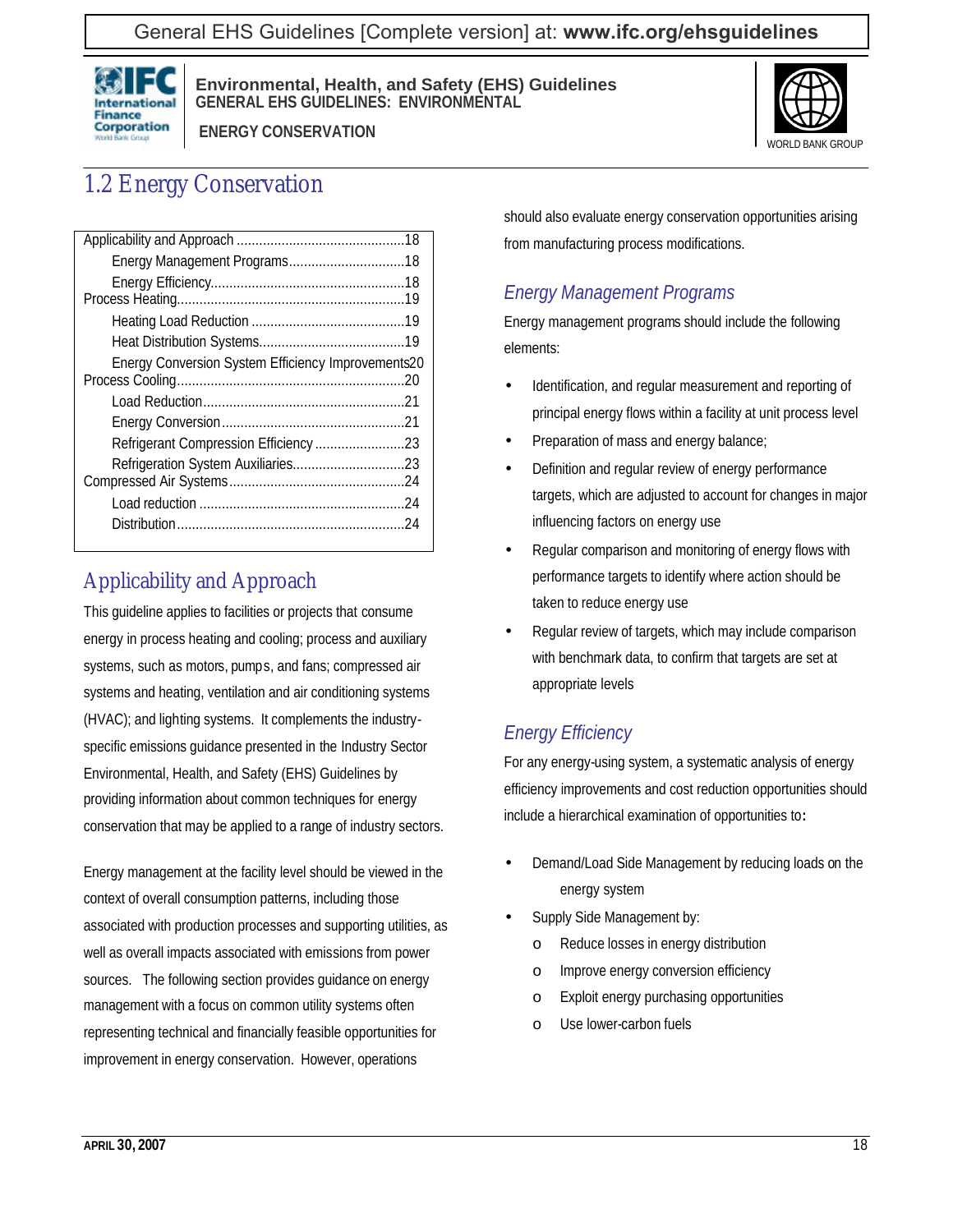



 **ENERGY CONSERVATION**

Common opportunities in each of these areas are summarized below.<sup>32</sup>

## Process Heating

Process heating is vital to many manufacturing processes, including heating for fluids, calcining, drying, heat treating, metal heating, melting, melting agglomeration, curing, and forming<sup>33</sup>.

In process heating systems, a system heat and mass balance will show how much of the system's energy input provides true process heating, and quantify fuel used to satisfy energy losses caused by excessive parasitic loads, distribution, or conversion losses. Examination of savings opportunities should be directed by the results of the heat and mass balance, though the following techniques are often valuable and cost-effective.

## *Heating Load Reduction*

- Ensure adequate insulation to reduce heat losses through furnace/oven etc. structure
- Recover heat from hot process or exhaust streams to reduce system loads
- In intermittently-heated systems, consider use of low thermal mass insulation to reduce energy required to heat the system structure to operating temperature
- Control process temperature and other parameters accurately to avoid, for example, overheating or overdrying
- Examine opportunities to use low weight and/or low thermal mass product carriers, such as heated shapers, kiln cars etc.

http://oee.nrcan.gc.ca/commercial/financial-assistance/new-

buildings/mnecb.cfm?attr=20); the European Union (EUROPA. http://europa.eu.int/scadplus/leg/en/s15004.htm), and United States Department of Energy (US DOE,

- Review opportunities to schedule work flow to limit the need for process reheating between stages
- Operate furnaces/ovens at slight positive pressure, and maintain air seals to reduce air in-leakage into the heated system, thereby reducing the energy required to heat unnecessary air to system operating temperature
- Reduce radiant heat losses by sealing structural openings and keep viewing ports closed when not in use
- Where possible, use the system for long runs close to or at operating capacity
- Consider use of high emissivity coatings of high temperature insulation, and consequent reduction in process temperature
- Near net weight and shape heat designs
- Robust Quality assurance on input material
- Robust Scheduled maintenance programs

## *Heat Distribution Systems*

Heat distribution in process heating applications typically takes place through steam, hot water, or thermal fluid systems. Losses can be reduced through the following actions:

- Promptly repair distribution system leaks
- Avoid steam leaks despite a perceived need to get steam through the turbine. Electricity purchase is usually cheaper overall, especially when the cost to treat turbine-quality boiler feed water is included. If the heat-power ratio of the distribution process is less than that of power systems, opportunities should be considered to increase the ratio; for example, by using low-pressure steam to drive absorption cooling systems rather than using electrically-driven vaporcompression systems.
- Regularly verify correct operation of steam traps in steam systems, and ensure that traps are not bypassed. Since

 $\overline{a}$ 32 Additional guidance on energy efficiency is available from sources such as Natural Resources Canada (NRCAN

http://www.eere.energy.gov/consumer/industry/process.html).

<sup>33</sup> US DOE. http://www.eere.energy.gov/consumer/industry/process.html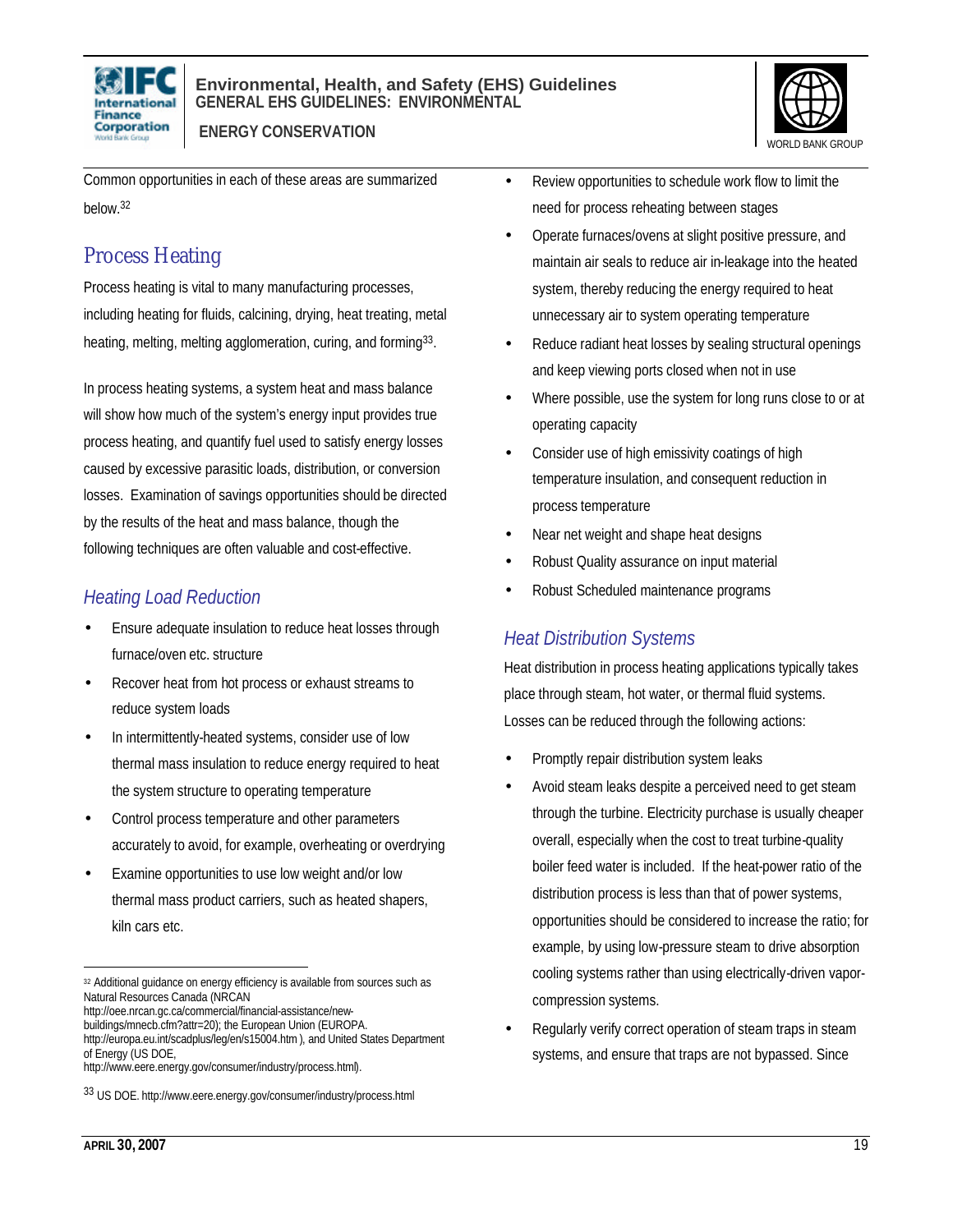



 **ENERGY CONSERVATION**

steam traps typically last approximately 5 years, 20% should be replaced or repaired annually

- Insulate distribution system vessels, such as hot wells and de-aerators, in steam systems and thermal fluid or hot water storage tanks
- Insulate all steam, condensate, hot water and thermal fluid distribution pipework, down to and including 1" (25 mm) diameter pipe, in addition to insulating all hot valves and flanges
- In steam systems, return condensate to the boiler house for re-use, since condensate is expensive boiler-quality water and valuable beyond its heat content alone
- Use flash steam recovery systems to reduce losses due to evaporation of high-pressure condensate
- Consider steam expansion through a back-pressure turbine rather than reducing valve stations
- Eliminate distribution system losses by adopting point-ofuse heating systems

### *Energy Conversion System Efficiency Improvements*

The following efficiency opportunities should be examined for process furnaces or ovens, and utility systems, such as boilers and fluid heaters:

- Regularly monitor CO, oxygen or CO2 content of flue gases to verify that combustion systems are using the minimum practical excess air volumes
- Consider combustion automation using oxygen-trim controls
- Minimize the number of boilers or heaters used to meet loads. It is typically more efficient to run one boiler at 90% of capacity than two at 45%. Minimize the number of boilers kept at hot–standby
- Use flue dampers to eliminate ventilation losses from hot boilers held at standby
- Maintain clean heat transfer surfaces; in steam boilers, flue gases should be no more than 20 K above steam temperature)
- In steam boiler systems, use economizers to recover heat from flue gases to pre-heat boiler feed water or combustion air
- Consider reverse osmosis or electrodialysis feed water treatment to minimize the requirement for boiler blowdown
- Adopt automatic (continuous) boiler blowdown
- Recover heat from blowdown systems through flash steam recovery or feed-water preheat
- Do not supply excessive quantities of steam to the deaerator
- With fired heaters, consider opportunities to recover heat to combustion air through the use of recuperative or regenerative burner systems
- For systems operating for extended periods (> 6000 hours/year), cogeneration of electrical power, heat and /or cooling can be cost effective
- Oxy Fuel burners
- Oxygen enrichment/injection
- Use of turbolators in boilers
- Sizing design and use of multiple boilers for different load configurations
- Fuel quality control/fuel blending

## Process Cooling

The general methodology outlined above should be applied to process cooling systems. Commonly used and cost-effective measures to improve process cooling efficiency are described below.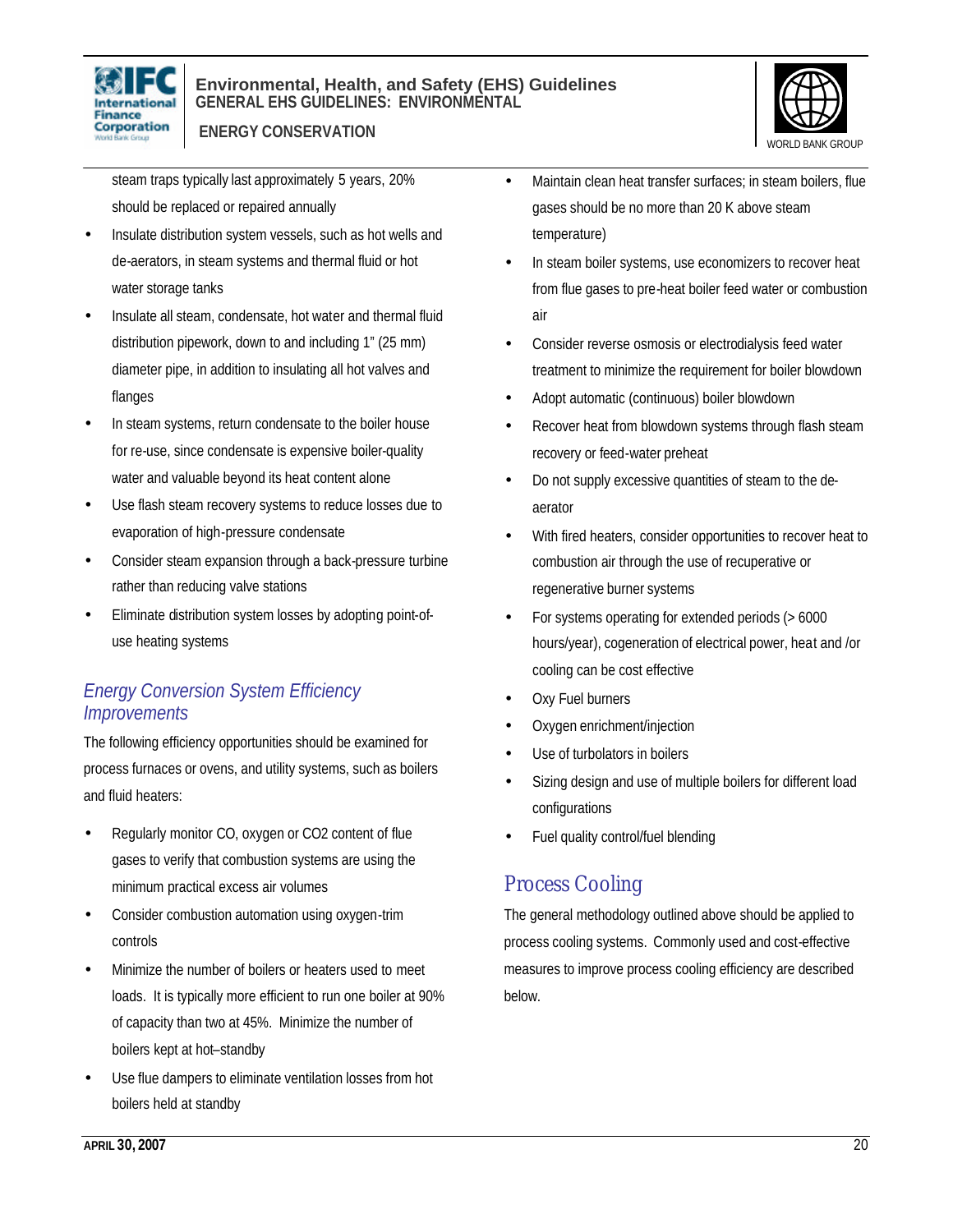

 **ENERGY CONSERVATION**



### *Load Reduction*

- Ensure adequate insulation to reduce heat gains through cooling system structure and to below-ambient temperature refrigerant pipes and vessels
- Control process temperature accurately to avoid overcooling
- Operate cooling tunnels at slight positive pressure and maintain air seals to reduce air in-leakage into the cooled system, thus reducing the energy required to cool this unnecessary air to system operating temperature
- Examine opportunities to pre-cool using heat recovery to a process stream requiring heating, or by using a higher temperature cooling utility
- In cold and chill stores, minimize heat gains to the cooled space by use of air curtains, entrance vestibules, or rapidly opening/closing doors. Where conveyors carry products into chilled areas, minimize the area of transfer openings, for example, by using strip curtains
- Quantify and minimize "incidental" cooling loads, for example, those due to evaporator fans, other machinery, defrost systems and lighting in cooled spaces, circulation fans in cooling tunnels, or secondary refrigerant pumps (e.g. chilled water, brines, glycols)
- Do not use refrigeration for auxiliary cooling duties, such as compressor cylinder head or oil cooling
- While not a thermal load, ensure there is no gas bypass of the expansion valve since this imposes compressor load while providing little effective cooling
- In the case of air conditioning applications, energy efficiency techniques include:
	- o Placing air intakes and air-conditioning units in cool, shaded locations
	- o Improving building insulation including seals, vents, windows, and doors
- o Planting trees as thermal shields around buildings
- o Installing timers and/or thermostats and/or enthalpy-based control systems
- o Installing ventilation heat recovery systems<sup>34</sup>

### *Energy Conversion*

The efficiency of refrigeration service provision is normally discussed in terms of Coefficient of Performance ("COP"), which is the ratio of cooling duty divided by input power. COP is maximized by effective refrigeration system design and increased refrigerant compression efficiency, as well as minimization of the temperature difference through which the system works and of auxiliary loads (i.e. those in addition to compressor power demand) used to operate the refrigeration system.

#### **System Design**

 $\overline{a}$ 

- If process temperatures are above ambient for all, or part, of the year, use of ambient cooling systems, such as provided by cooling towers or dry air coolers, may be appropriate, perhaps supplemented by refrigeration in summer conditions.
- Most refrigeration systems are electric-motor driven vapor compression systems using positive displacement or centrifugal compressors. The remainder of this guideline relates primarily to vapor-compression systems. However, when a cheap or free heat source is available (e.g. waste heat from an engine-driven generator—low-pressure steam

<sup>34</sup> More information on HVAC energy efficiency can be found at the British Columbia Building Corporation (Woolliams, 2002.

http://www.greenbuildingsbc.com/new\_buildings/pdf\_files/greenbuild\_strategi es\_guide.pdf), NRCAN's EnerGuide

<sup>(</sup>http://oee.nrcan.gc.ca/equipment/english/index.cfm?PrintView=N&Text=N) and NRCAN's Energy Star Programs

<sup>(</sup>http://oee.nrcan.gc.ca/energystar/english/consumers/heating.cfm?text=N&pri ntview=N#AC ), and the US Energy Star Program

<sup>(</sup>http://www.energystar.gov/index.cfm?c=guidelines.download\_guidelines).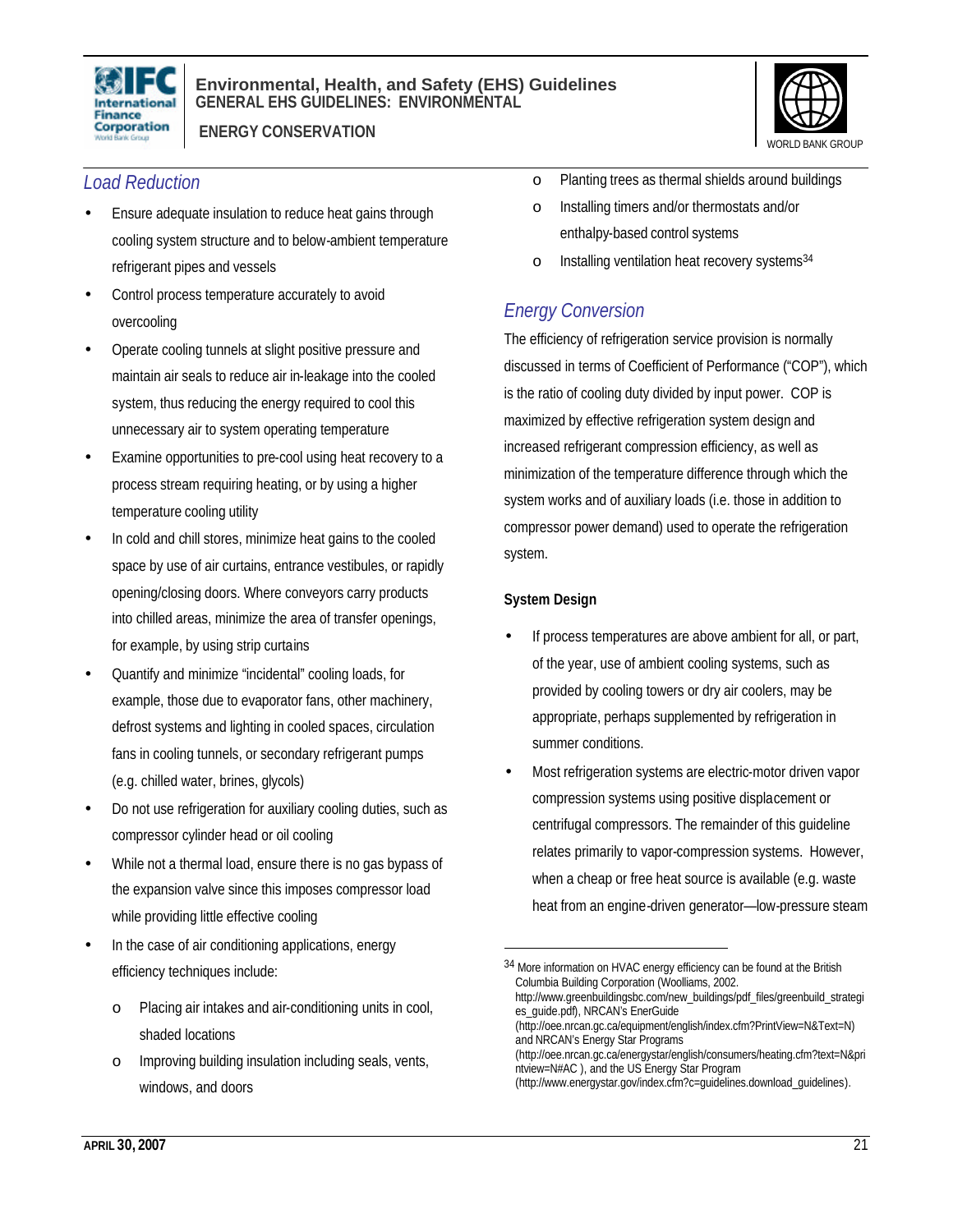

 **ENERGY CONSERVATION**



that has passed through a back-pressure turbine), absorption refrigeration may be appropriate.

- Exploit high cooling temperature range: precooling by ambient and/or 'high temperature' refrigeration before final cooling can reduce refrigeration capital and running costs. High cooling temperature range also provides an opportunity for countercurrent (cascade) cooling, which reduces refrigerant flow needs.
- Keep 'hot' and 'cold' fluids separate, for example, do not mix water leaving the chiller with water returning from cooling circuits.
- In low-temperature systems where high temperature differences are inevitable, consider two-stage or compound compression, or economized screw compressors, rather than single-stage compression.

#### **Minimizing Temperature Differences**

A vapor-compression refrigeration system raises the temperature of the refrigerant from somewhat below the lowest process temperature (the evaporating temperature) to provide process cooling, to a higher temperature (the condensing temperature), somewhat above ambient, to facilitate heat rejection to the air or cooling water systems. Increasing evaporating temperature typically increases compressor cooling capacity without greatly affecting power consumption. Reducing condensing temperature increases evaporator cooling capacity and substantially reduces compressor power consumption.

#### **Elevating Evaporating Temperature**

Select a large evaporator to permit relatively low temperature differences between process and evaporating temperatures. Ensure that energy use of auxiliaries (e.g. evaporator fans) does not outweigh compression savings. In air-cooling applications, a design temperature difference of 6-10 K between leaving air temperature and evaporating

temperature is indicative of an appropriately sized evaporator. When cooling liquids, 2K between leaving liquid and evaporating temperatures can be achieved, though a 4K difference is generally indicative of a generously-sized evaporator.

- Keep the evaporator clean. When cooling air, ensure correct defrost operation. In liquid cooling, monitor refrigerant/process temperature differences and compare with design expectations to be alert to heat exchanger contamination by scale or oil.
- Ensure oil is regularly removed from the evaporator, and that oil additions and removals balance.
- Avoid the use of back-pressure valves.
- Adjust expansion valves to minimize suction superheat consistent with avoidance of liquid carry-over to compressors.
- Ensure that an appropriate refrigerant charge volume is present.

#### **Reducing Condensing Temperature**

- Consider whether to use air-cooled or evaporation-based cooling (e.g. evaporative or water cooled condensers and cooling towers). Air-cooled evaporators usually have higher condensing temperatures, hence higher compressor energy use, and auxiliary power consumption, especially in low humidity climates. If a wet system is used, ensure adequate treatment to prevent growth of *legionella* bacteria.
- Whichever basic system is chosen, select a relatively large condenser to minimize differences between condensing and the heat sink temperatures. Condensing temperatures with air cooled or evaporative condensers should not be more than 10K above design ambient condition, and a 4K approach in a liquid-cooled condenser is possible.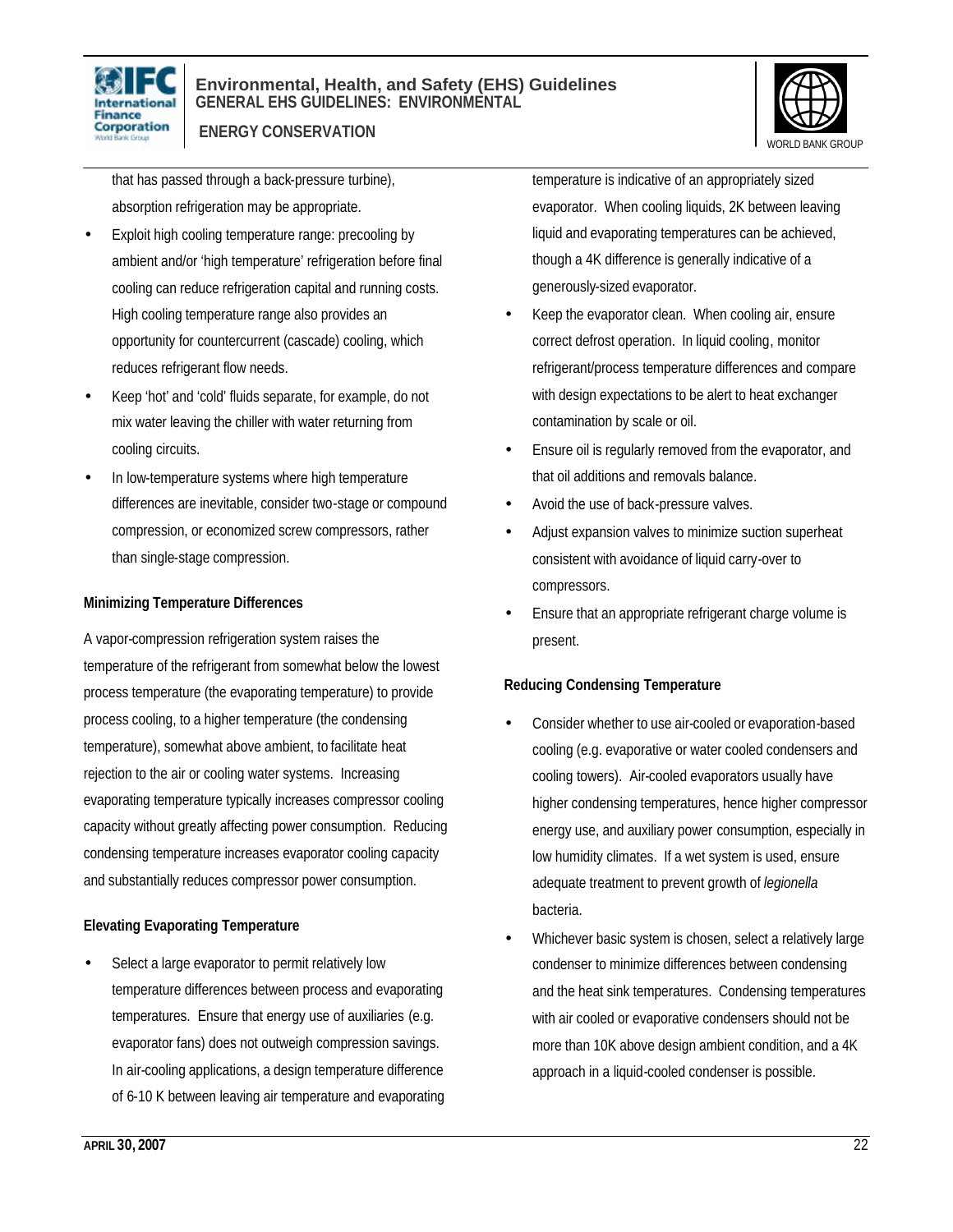



• Avoid accumulation of non-condensable gases in the condenser system. Consider the installation of refrigerated non-condensable purgers, particularly for systems operating below atmospheric pressure.

 **ENERGY CONSERVATION**

- Keep condensers clean and free from scale. Monitor refrigerant/ambient temperature differences and compare with design expectations to be alert to heat exchanger contamination.
- Avoid liquid backup, which restricts heat transfer area in condensers. This can be caused by installation errors such as concentric reducers in horizontal liquid refrigerant pipes, or "up and over" liquid lines leading from condensers.
- In multiple condenser applications, refrigerant liquid lines should be connected via drop-leg traps to the main liquid refrigerant line to ensure that hot gases flow to all condensers.
- Avoid head pressure control to the extent possible. Head pressure control maintains condensing temperature at, or near, design levels. It therefore prevents reduction in compressor power consumption, which accompanies reduced condensing temperature, by restricting condenser capacity (usually by switching off the condenser, or cooling tower fans, or restricting cooling water flow) under conditions of less severe than design load or ambient temperature conditions. Head pressure is often kept higher than necessary to facilitate hot gas defrost or adequate liquid refrigerant circulation. Use of electronic rather than thermostatic expansion valves, and liquid refrigerant pumps can permit effective refrigerant circulation at much reduced condensing temperatures.
- Site condensers and cooling towers with adequate spacing so as to prevent recirculation of hot air into the tower.

### *Refrigerant Compression Efficiency*

- Some refrigerant compressors and chillers are more efficient than others offered for the same duty. Before purchase, identify the operating conditions under which the compressor or chiller is likely to operate for substantial parts of its annual cycle. Check operating efficiency under these conditions, and ask for estimates of annual running cost. Note that refrigeration and HVAC systems rarely run for extended periods at design conditions, which are deliberately extreme. Operational efficiency under the most commonly occurring off-design conditions is likely to be most important.
- Compressors lose efficiency when unloaded. Avoid operation of multiple compressors at part-load conditions. Note that package chillers can gain coefficient of performance (COP) when slightly unloaded, as loss of compressor efficiency can be outweighed by the benefits of reduced condensing and elevated evaporating temperature. However, it is unlikely to be energy efficient to operate a single compressor-chiller at less than 50% of capacity.
- Consider turndown efficiency when specifying chillers. Variable speed control or multiple compressor chillers can be highly efficient at part loads.
- Use of thermal storage systems (e.g., ice storage) can avoid the need for close load-tracking and, hence, can avoid part-loaded compressor operation.

### *Refrigeration System Auxiliaries*

Many refrigeration system auxiliaries (e.g. evaporator fans and chilled water pumps) contribute to refrigeration system load, so reductions in their energy use have a double benefit. General energy saving techniques for pumps and fans, listed in the next section of these guidelines, should be applied to refrigeration auxiliaries.